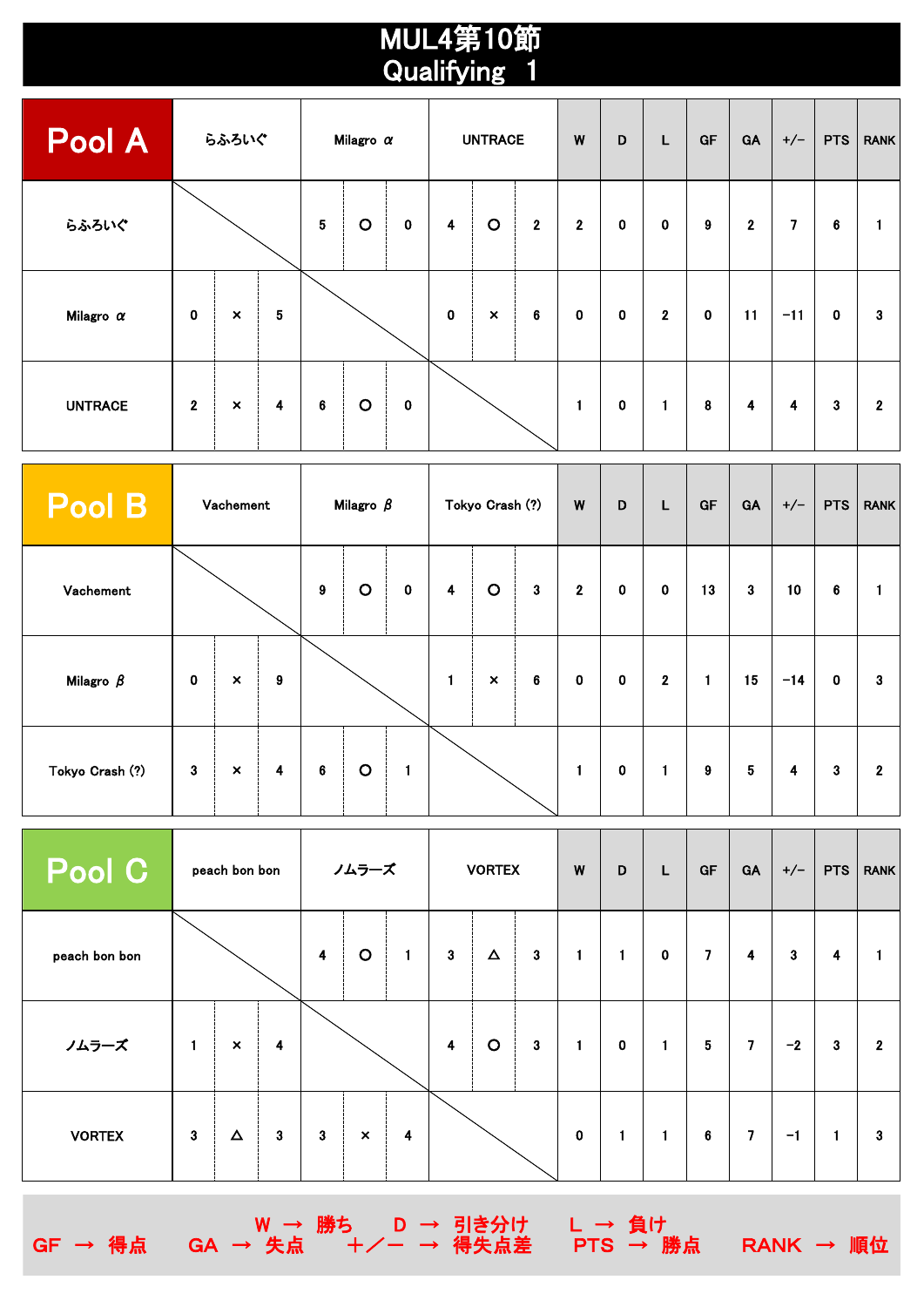## MUL4第10節 Qualifying 2

| <b>Pool D</b> | らふろいぐ                   |                           |              | Vachement    |                           |              | peach bon bon           |                |                 | W | D           | L | GF                      | GA             | $+/-$       | PTS          | <b>RANK</b>  |
|---------------|-------------------------|---------------------------|--------------|--------------|---------------------------|--------------|-------------------------|----------------|-----------------|---|-------------|---|-------------------------|----------------|-------------|--------------|--------------|
| らふろいぐ         |                         |                           |              | $\mathbf{3}$ | $\boldsymbol{\mathsf{x}}$ | 4            | $\overline{\mathbf{4}}$ | $\circ$        | $\bf{3}$        | 1 | $\mathbf 0$ | 1 | $\overline{\mathbf{z}}$ | $\overline{7}$ | $\mathbf 0$ | 3            | $\mathbf{2}$ |
| Vachement     | $\overline{\mathbf{4}}$ | $\circ$                   | $\mathbf{3}$ |              |                           |              | $\mathbf{3}$            | $\pmb{\times}$ | $5\phantom{.0}$ | 1 | $\mathbf 0$ | 1 | $\overline{\mathbf{z}}$ | 8              | $-1$        | 3            | 3            |
| peach bon bon | $\mathbf{3}$            | $\boldsymbol{\mathsf{x}}$ | 4            | 5            | $\circ$                   | $\mathbf{3}$ |                         |                |                 | 1 | 0           | 1 | $\pmb{8}$               | $\overline{7}$ | 1           | $\mathbf{3}$ |              |

| Pool E          | <b>UNTRACE</b> |                |                | Tokyo Crash (?)         |                |                | ノムラーズ                   |             |                | W           | D            | L              | GF               | <b>GA</b>        | $+/-$            | <b>PTS</b>  | <b>RANK</b>  |
|-----------------|----------------|----------------|----------------|-------------------------|----------------|----------------|-------------------------|-------------|----------------|-------------|--------------|----------------|------------------|------------------|------------------|-------------|--------------|
| <b>UNTRACE</b>  |                |                |                | $\overline{\mathbf{2}}$ | $\Delta$       | $\overline{2}$ | $\overline{\mathbf{4}}$ | $\mathbf O$ | $\overline{2}$ | 1           | 1            | $\mathbf 0$    | $\bf 6$          | $\boldsymbol{4}$ | $\boldsymbol{2}$ | 4           |              |
| Tokyo Crash (?) | $\mathbf{2}$   | $\Delta$       | $\overline{2}$ |                         |                |                | $\overline{\mathbf{4}}$ | $\circ$     | $\mathbf{3}$   | 1           | $\mathbf{1}$ | $\mathbf 0$    | $\boldsymbol{6}$ | 5                | 1.               | 4           | $\mathbf{2}$ |
| ノムラーズ           | $\overline{2}$ | $\pmb{\times}$ | 4              | 3                       | $\pmb{\times}$ | 4              |                         |             |                | $\mathbf 0$ | 0            | $\overline{2}$ | $\sqrt{5}$       | ${\bf 8}$        | $-3$             | $\mathbf 0$ | 3            |

| <b>Pool F</b>    |                 | Milagro $\alpha$ |              | Milagro $\beta$  |         |              | <b>VORTEX</b>    |                           |                 | W           | D         | L            | GF                      | GA             | $+/-$ | <b>PTS</b> | <b>RANK</b>  |
|------------------|-----------------|------------------|--------------|------------------|---------|--------------|------------------|---------------------------|-----------------|-------------|-----------|--------------|-------------------------|----------------|-------|------------|--------------|
| Milagro $\alpha$ |                 |                  |              | $\boldsymbol{2}$ | $\circ$ | $\mathbf{1}$ | $\boldsymbol{2}$ | $\boldsymbol{\mathsf{x}}$ | $5\phantom{.0}$ | 1           | $\pmb{0}$ | $\mathbf{1}$ | $\overline{\mathbf{4}}$ | 6              | $-2$  | 3          | $\mathbf{2}$ |
| Milagro $\beta$  | $\mathbf{1}$    | $\pmb{\times}$   | $\mathbf{2}$ |                  |         |              | $\mathbf{1}$     | $\pmb{\times}$            | $5\phantom{.0}$ | 0           | 0         | $\mathbf{2}$ | $\mathbf 2$             | $\overline{7}$ | $-5$  | 0          | 3            |
| <b>VORTEX</b>    | $5\phantom{.0}$ | $\circ$          | $\mathbf{2}$ | 5                | $\circ$ | 1            |                  |                           |                 | $\mathbf 2$ | 0         | $\mathbf 0$  | 10                      | 3              | 7     | 6          |              |

W → 勝ち D → 引き分け L → 負け

GF → 得点 GA → 失点 +/- → 得失点差 PTS → 勝点 RANK → 順位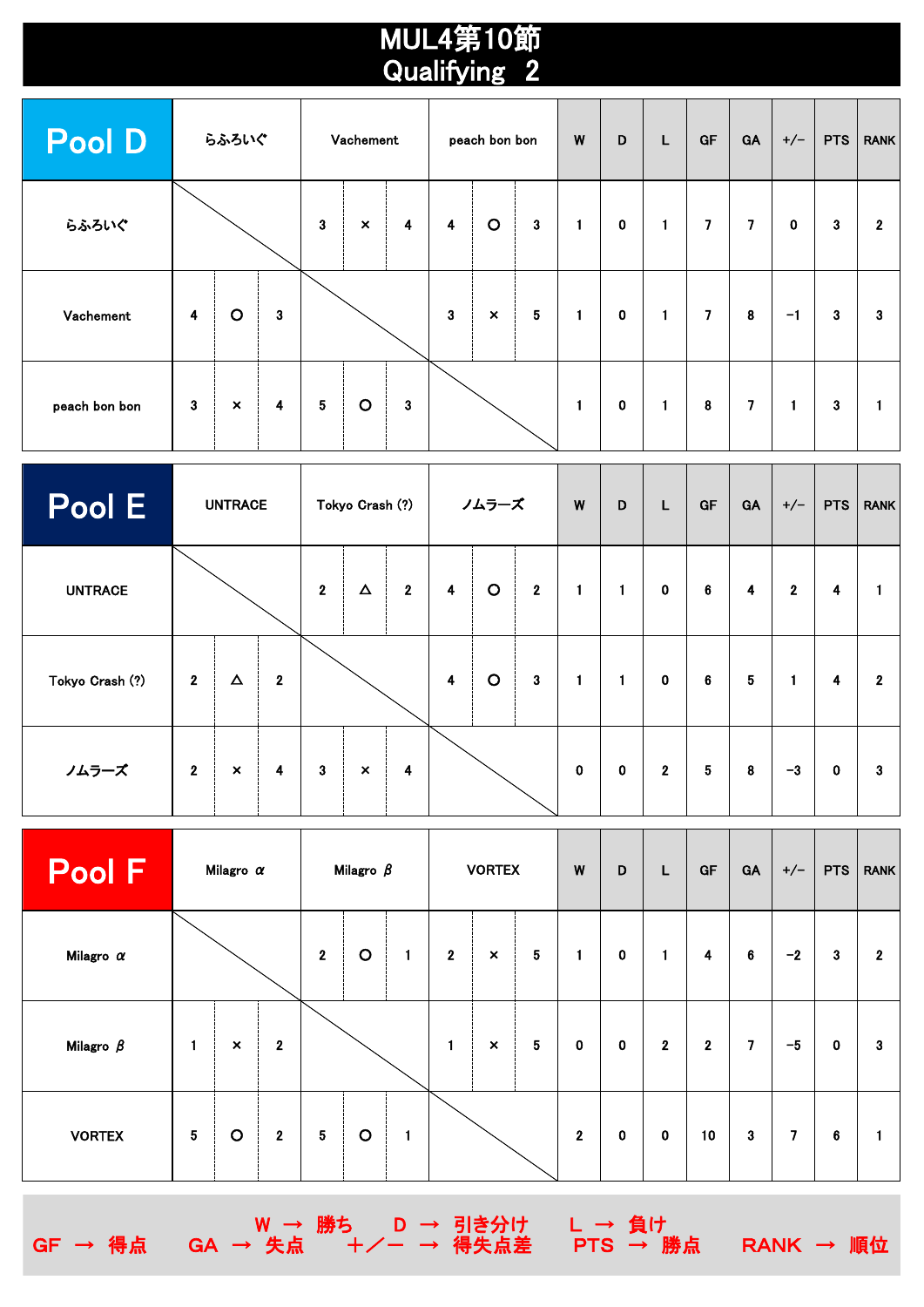## MUL4第10節 Championship tournament